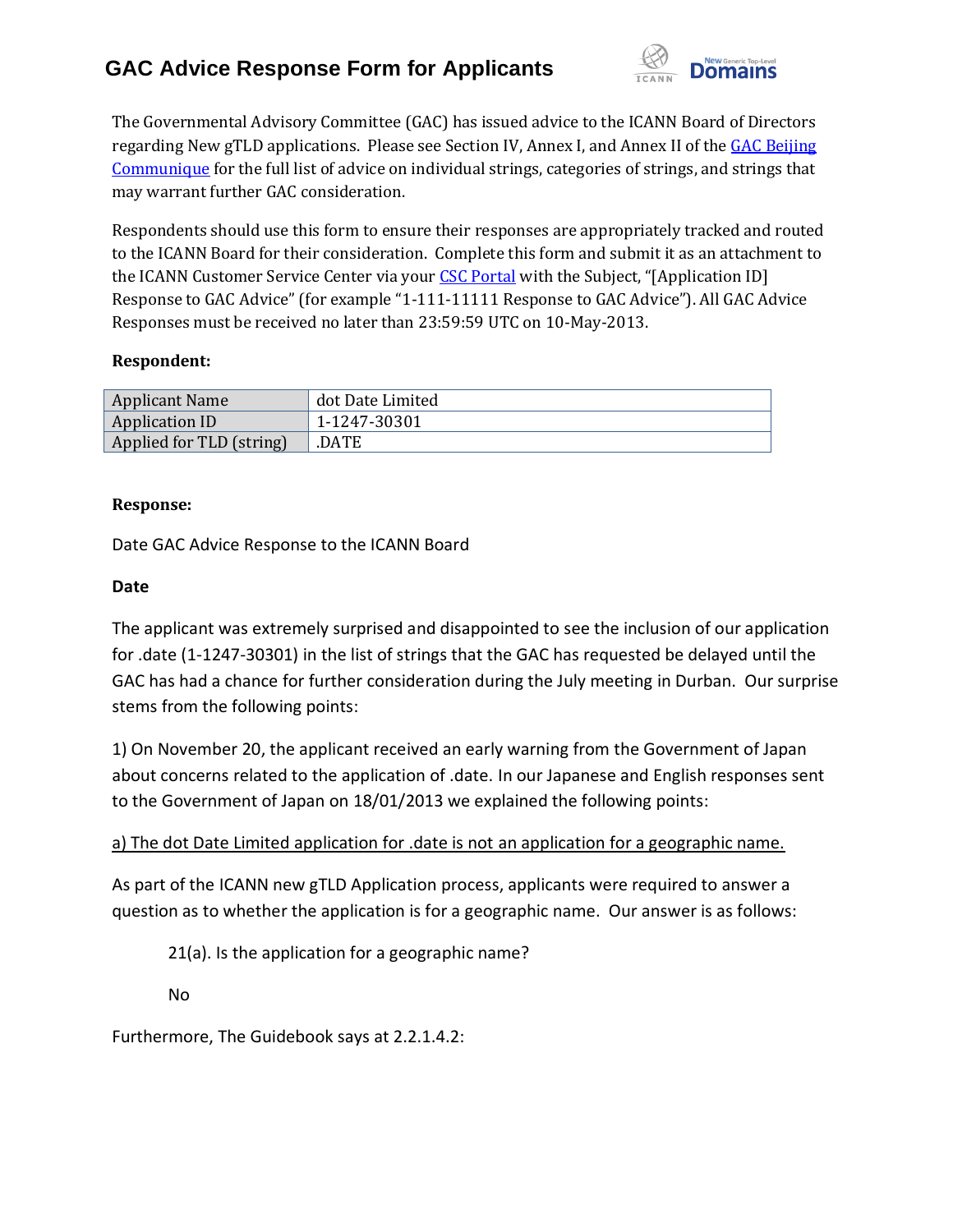

The following types of applied-for strings are considered geographic names and must be accompanied by documentation of support or non-objection from the relevant governments or public authorities:

 An application for a city name, **where the applicant declares that it intends to use the gTLD for purposes associated with the city name**.

Our application is not intended for use for the cities of Date. The guidebook specifically envisages the situation where a generic name is the same as a city name, and provides for this possibility.

Since our application is not a geographic application, we are not required to submit documentation of support or non-objection from a local governmental authority.

b) The mission and purpose of our .date registry is to create secure and stable online environment for the online dating sector, not about geographic locations.

Our answer to question 18(a) Mission and Purpose contains the following information about why we are applying for .date:

Why .date? Online dating has become increasingly popular over the past decade. It has allowed millions of users to connect with others across cultural, social and economic borders and in some cases start something special. However choosing the right dating site can be a difficult decision to make.

Since its inception the internet has revolutionized the way we communicate, empowered hundreds of millions with knowledge and created a platform where global commerce can thrive. However, access to the countless benefits and opportunities which the internet offers can often be hindered when navigating the ever-expanding sea of irrelevant and sometimes malicious content which also exists.

Thus, the aim of .date is to create a blank canvas for the online dating sector set within a secure environment. The Applicant will achieve this by creating a consolidated, versatile and dedicated space for the dating sector. As the new space is dedicated to those within the dating affinity group the Applicant will ensure that consumer trust is promoted. Consequently consumer choice will be augmented as there will be a ready marketplace specifically for dating enterprises to provide their goods and services. All stakeholders within the sector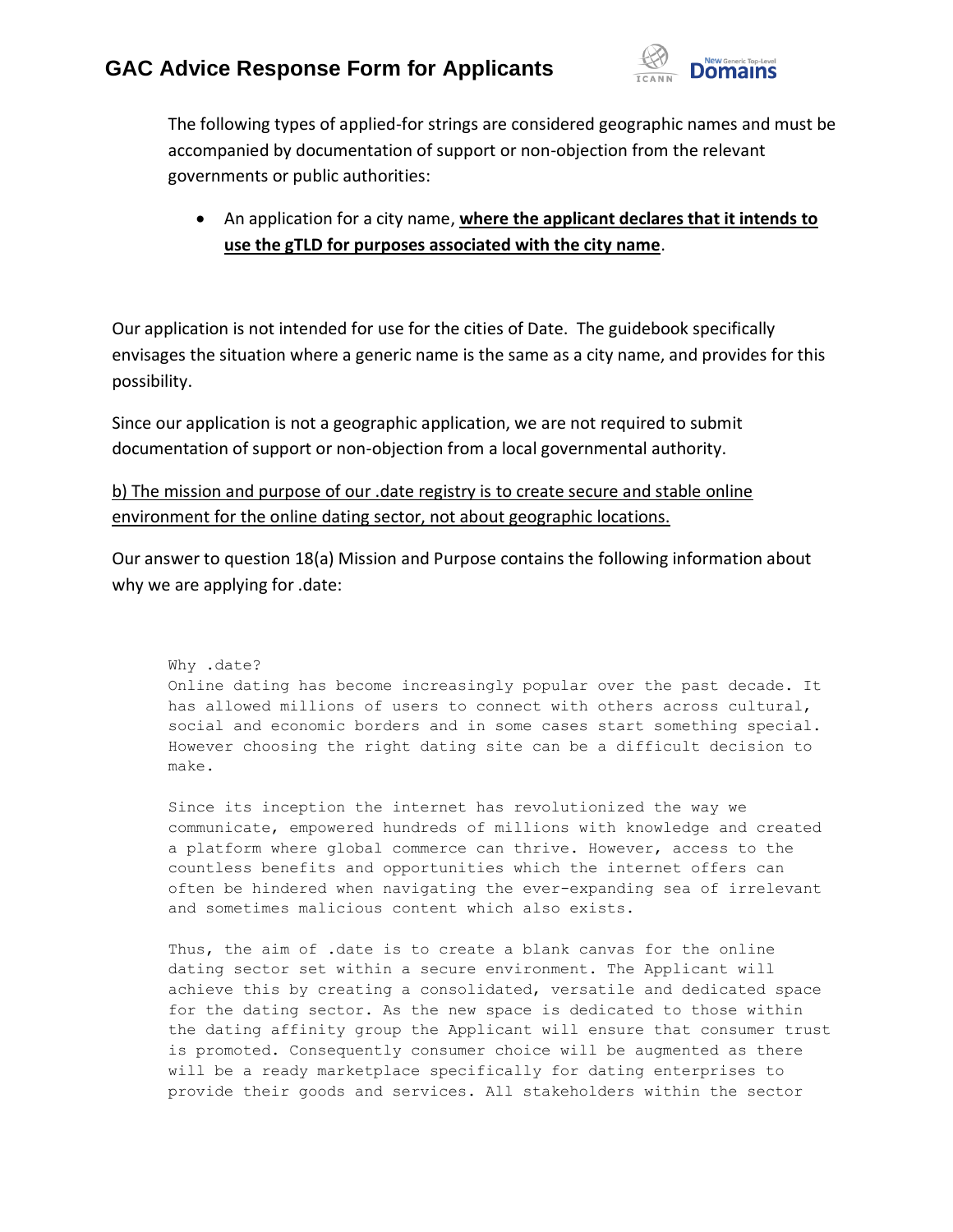

will be able to sample reactions to new ideas, or gather thoughts on the improvements of established ones. This will drive innovation and competition within the dating sector as there will be new channels available not yet fulfilled by current market offerings. This new environment will cause registrants to seek new ways to separate themselves from the competition.

### c) The risk of confusion is extremely remote.

People who visit the websites for cities in Japan are used to following a specific nomenclature for the domain name: www.city.date.[prefecture].jp where all city websites end in .jp. In the event one mistakenly visits a website ending in .date, spelled with Latin Alphabet Characters, it will be readily apparent from the content that this is not affiliated with a city in Japan.

The chances of this happening are remote.

2) The ICANN Board should be concerned with issues of fundamental fairness and transparency in the GAC Early Warning and Objection Process.

As an applicant in the new gTLD program, we have subjected ourselves to following the rules and procedures that govern the program, including the GAC Early Warning and Advice procedures. As such, we abided by these in responding to the Government of Japan's Early Warning and in submitting a PIC Specification as called for by the GAC as a whole.

Even though we have followed the procedures, we have never heard back from the Government of Japan regarding our response and efforts to alleviate their concerns regarding our application. As the deliberations among the GAC members in Beijing were closed to the public, we have no way of knowing what specific concerns have been raised in addition to the initial concerns raised by the Government of Japan or if other members of the GAC share these same concerns.

As an applicant, it is impossible for us to effectively discuss the issues with the GAC or individual members of the GAC if they themselves do not engage in good faith discussions with applicants.

During the intervening months before the meeting in Durban, we will continue our efforts to engage the Government of Japan to alleviate these concerns but if Governments themselves do not come to the table to discuss these issues, applicants such as ourselves are not an equal partner in the multistakeholder model.

This is not to say that every early warning was like this. Other applications submitted by related entities received early warnings from the Government of Australia. After receiving our